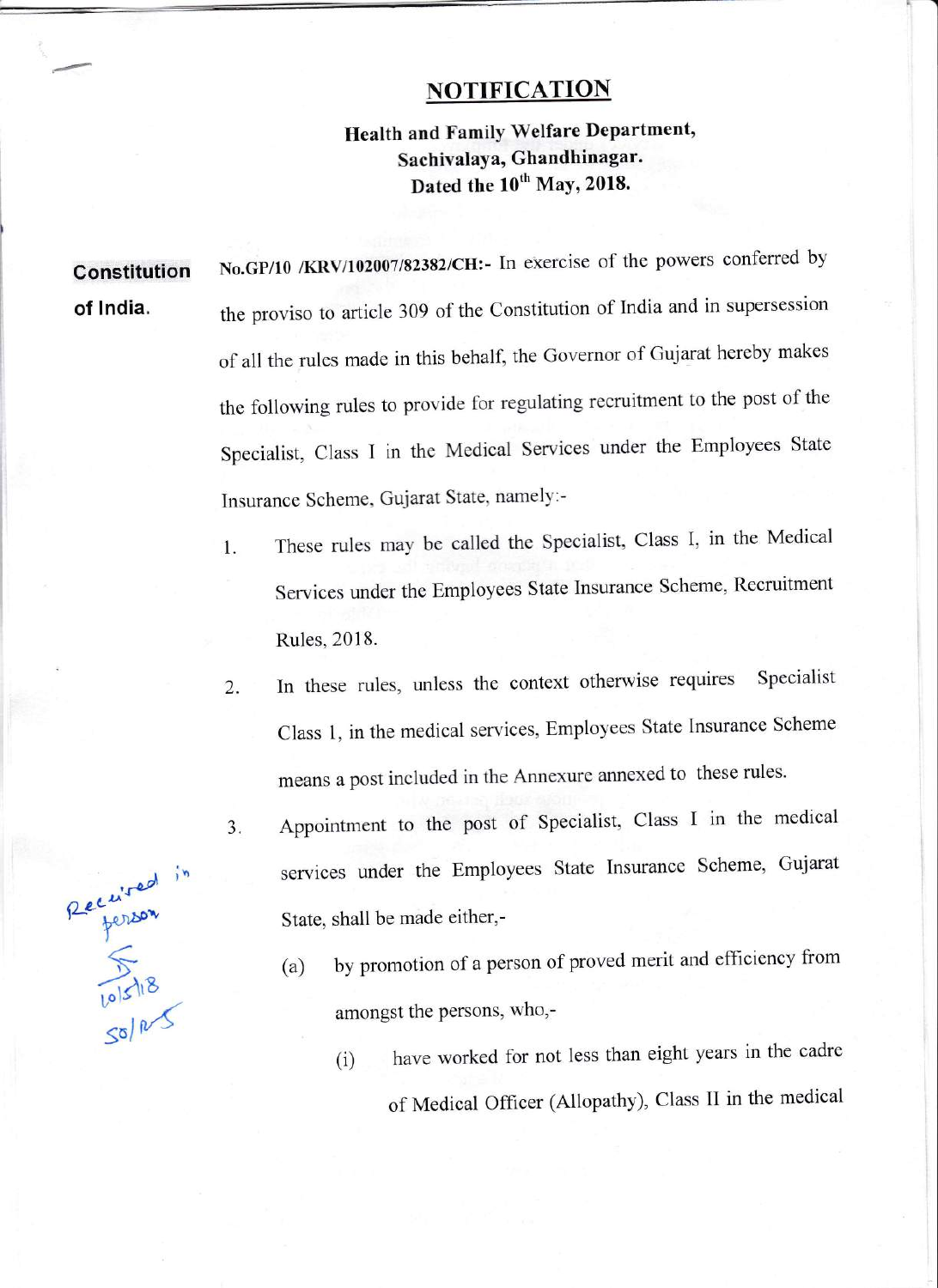services under the Employees State Insurance Scheme, Gujarat State:

- have passed the qualifying examination for computer knowledge in accordance with the provisions of the Gujarat Civil Services Computer Competency Training Examination Rules, 2006, and (ii)
- (iii) possess the educational qualification as prescribed in clause (b) of rule 4 for the direct selection: Provided that where the appointing authority is satisfied that a person having the experience specified in sub-clause (i) above is not avaiiabie for promotion and it is necessary in public interest to fill up the post by promotion even of a person having experience for <sup>a</sup> lesser period; it may, for reasons to be recorded in writing, promote such person who possesses experience for a period of not less than two thirds of the period specified in sub-clause (i) above, or

(b) by direct selection.

4. To be eligible for appointment by direct selection to the post mentioned in rule 3, a candidate shall,  $-$ 

(a) not be more than 45 years of age:

Provided that the age limit may be relaxed in favour of a candidate who is already in the service of the Government of Gujarat in accordance with the provisions of the Gujarat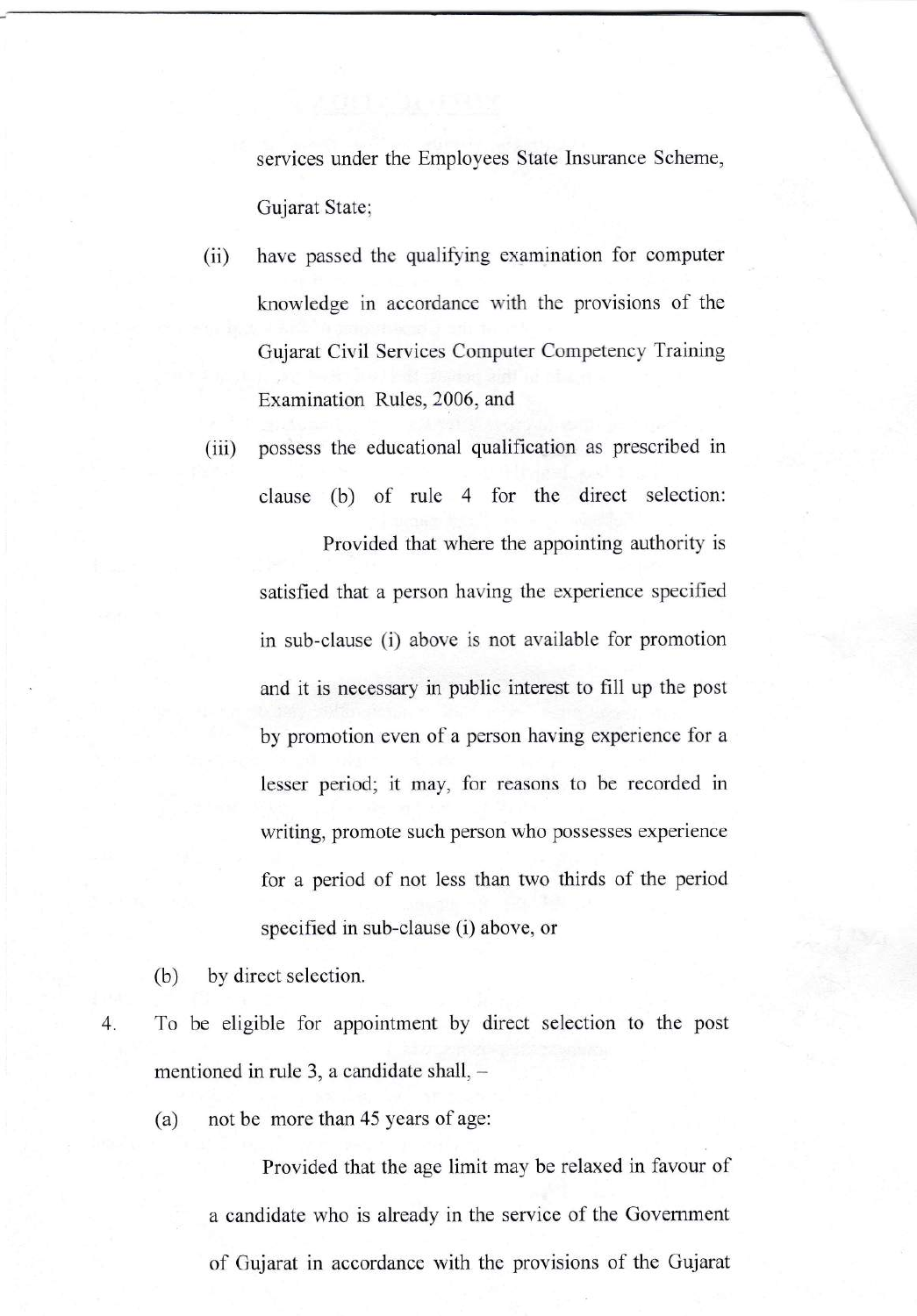civil Services classification and Recruitment (General) Rules, 1967;

- (b) possess a degree of Bachelor of Medicine and Bachelor of Surgery obtained from any of the Universities established or incorporated by or under the central or State Act in India; or any other educational institution recognised as such or declared to be deemed as a University under section 3 of the University Grants Commission Act, 1956; or possess any other equivalent qualification specified in the first or second schedule to the Indian Medical Council Act, 1956; and
- (c)
- possess a post-graduate diploma in respective subject as shown in the Annexure against the each post obtained from any of the Universities established or in corporated by or under the Central or a State Act in India; or possess an equivalent qualifications recognized by the Medical Council of India; and have about two years' experience in Government Hospital/Non-Government Organization Hospital/ Hospital run by Registered Trust/Local Bodies; or (i)
- possess post-graduate Degree in respective subject as shown in the Annexure against the each post, obtained from any of the Universities established or incorporated by or under the Central or State Act in India; or possess (ii)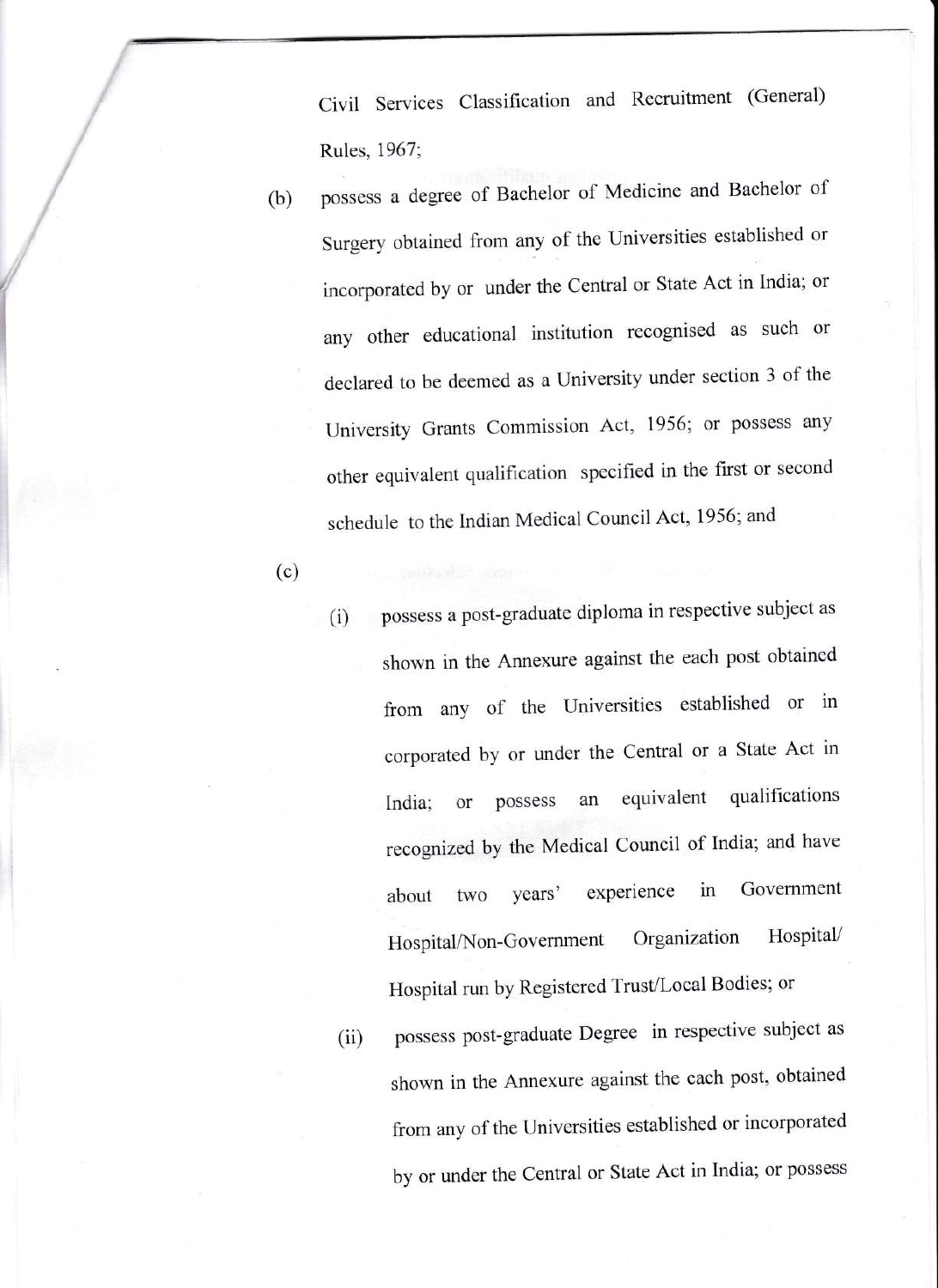an equivalent qualifications recognized by the Medical Council of India:

- possess the basic knowledge of computer application as prescribed in the Gujarat Civil Services Classification and Recruitment (General) Rules 1967; and (d)
- (e) possess adequate knowledge of Gujarati or Hindi or both.
- 5. The candidate appointed by direct selection shall be on probation for a period of two years.
- 6. The candidate appointed by direct selection during his probation period shall be required to pass the qualiffing examination for computer knowledge, in accordance with the provision of the Gujarat Civil Services Computer Competency Training and Examination Rules, 2006.
- The candidate appointed by direct selection during his probation period shall be required to undergo pre-service training and pass post- training examination in accordance with the Gazzetted Offlcers Pre-service Training and Examination Rules. 1970. 7.
- The candidate appointed by direct selection shall be required to pass an examination Hindi or Gujarati or both in accordance with the rules prescribed by the Government. 8.
- 9. The candidate appointed by direct selection shall get himself registered under the Gujarat Medical Council Act, 1967 before joining the duty.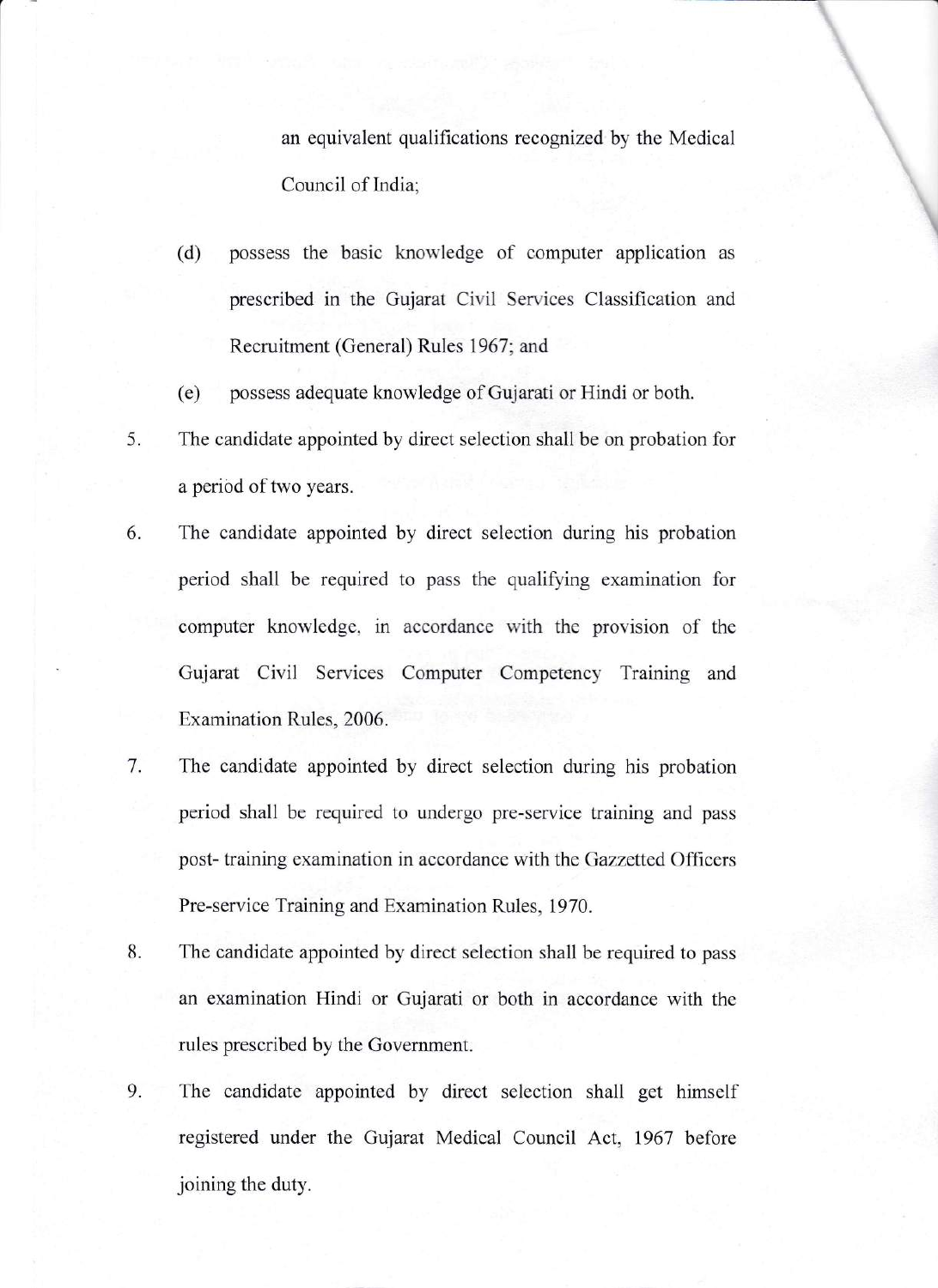10. The candidate appointed by direct selection shall, if so require be liable to serve in any defence service or post connected with the defense of India, for a period of not less than four years, including the period, if any spent on training:

Provided that the candidate shall,-

- (a) not be required to serve as aforesaid after the expiry of ten years from the date of his appointment; and
- (b) not ordinarily be required to serve as aforesaid after attaining the age of 45 years.
- The candidate appointed either by direct selection or by promotion shall undergo such training and pass such examination as may be prescribed by the Government. 11.
- The candidate appointed by direct selection shall be required to furnish a security and surety bond in such form, for such amount and for such period as may be prescribed by the Government. 12.

## ANNEXURE.

## (See rules 2, 4 and  $4(c)(ii)$ )

The post of Specialist, in Employees State Insurance Scheme, Class <sup>1</sup> required for each

| Sr.<br>No      | Post                                      | Educational qualifications                                                                                                                                        |
|----------------|-------------------------------------------|-------------------------------------------------------------------------------------------------------------------------------------------------------------------|
| 1              | General Surgeon, Class I.                 | M.S (General Surgery) or<br>M.S. (Surgery) or DNB<br>(General Surgery)                                                                                            |
| $\overline{2}$ | Physician, Class I.                       | M.D.(Medicine) or DNB (General<br>Medicine)                                                                                                                       |
| 3              | Obstetrics and<br>Gynaecologist, Class I. | M.D (Obst & Gynaecology) or post<br>graduate diploma in<br>Obst&<br>Gynaecology or<br>M.S<br>(Obst)<br>&<br>Gynaecology) or<br>DNB<br>(Obst.<br>&<br>Gynaecology) |